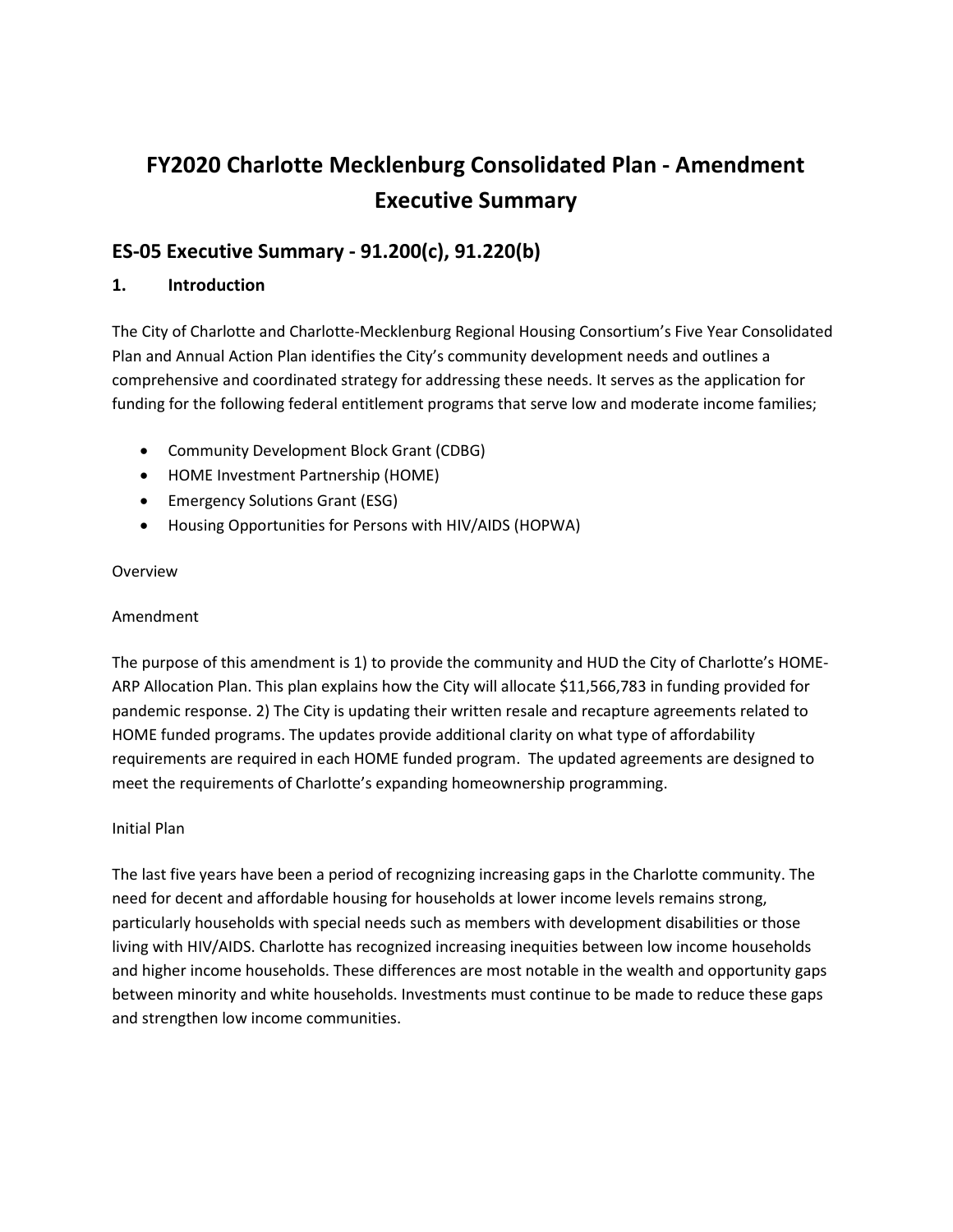This amended plan continues to fund activities that increase access to affordable housing, homeownership opportunities and supports critical programming for homelessness prevention and economic development.

# 2. Summary of the objectives and outcomes identified in the Plan

The City of Charlotte's plan builds off the successes of past plans and identifies nine goals for the 2020- 2024 plan cycle:

- Provide opportunities for homeownership
- Improve existing affordable housing stock
- Increase the supply of affordable rental housing
- Provide temporary rental assistance
- Increase neighborhood sustainability
- Provide programs to support persons with HIV/AIDS
- Provide assistance to households in crisis
- Promote businesses and a robust workforce
- Respond to community needs related to COVID19

Some goals will be accomplished through continued funding of the City's housing rehabilitation programs and the HouseCharlotte down payment assistance program. Other goals will accomplished by partnering with community agencies to rehabilitate and develop housing, provide emergency utility / rental assistance and support programs that assist families' return to self-sufficiency. Ending and preventing homelessness continues to be a particular focus for the Charlotte community and this plan. To assist in reaching this goal, the City will continue to provide support for homeless services agencies through funding of shelter operations, homelessness prevention and the provision of rental subsidies. Approval of the Consolidated Plan by City Council is a requirement for continued participation in federally funded housing and community development programs. The activities indicated in this plan address three statutory goals set by HUD:

- Provide Decent Housing
- Provide A Suitable Living Environment
- **•** Provide Expanded Economic Opportunities

# 3. Evaluation of past performance

From 2016 to 2020 the City of Charlotte used HUD funding in diverse ways to improve the lives of low and moderate income households in Charlotte. The City funded financing, rehabilitation and/or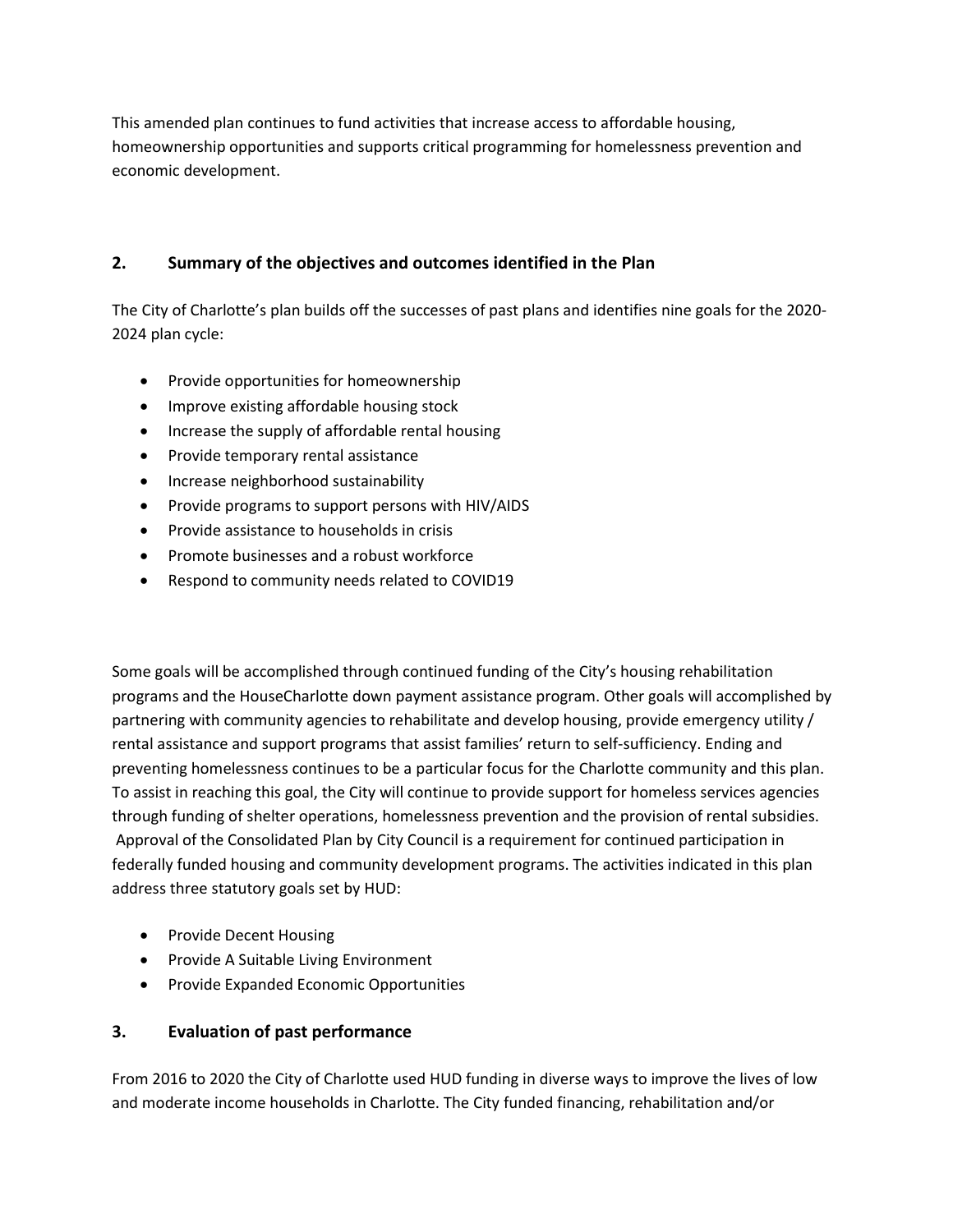preservation for over 5000 housing units by using federal, local and leveraged funds. These housing units include newly built homes, repairs to existing single family homes and down payment assistance to first-time homebuyers recognized the dream of homeownership. The City also provided job creating economic development grants and supported programs that provide educational enrichment activities for children. As the City of Charlotte grows, the need for these activities continues and services such as these play an important role in creating diverse, healthy and vibrant communities for all Charlotteans.

## 4. Summary of citizen participation process and consultation process

#### Amendment

The public participation process is in process.

#### Initial Plan

The City of Charlotte is committed to ensuring all Charlotte-Mecklenburg residents have the opportunity to learn, understand and provide comments regarding City plans. Prior to developing the plan, the City consulted with its housing and community development partners. These groups included nonprofit organizations, the Charlotte Apartment Association, the Community Relations Committee, Carolina's Care Partnership, the Continuum of Care, the Charlotte Housing Authority and the Charlotte Mecklenburg Housing Partnership.

Based on partner feedback, a needs assessment, and market analysis, the City developed a draft plan that was presented at three community forums, one of which was provided in Spanish. The draft plan was made available for 30 days for review and comment online and at Mecklenburg County libraries. Finally, City Council held a public hearing prior to approving the plan. This City conducts citizen engagement that results in better plans that more wholly reflect the needs and aspirations of all Charlotteans.

## 5. Summary of public comments

#### Amendment

The public participation process is in process.

#### Initial Plan

Citizen Participation opportunities included an online survey and a Public Hearing. The online survey gives citizens an opportunity to submit individual feedback and the Public Hearing gave an opportunity